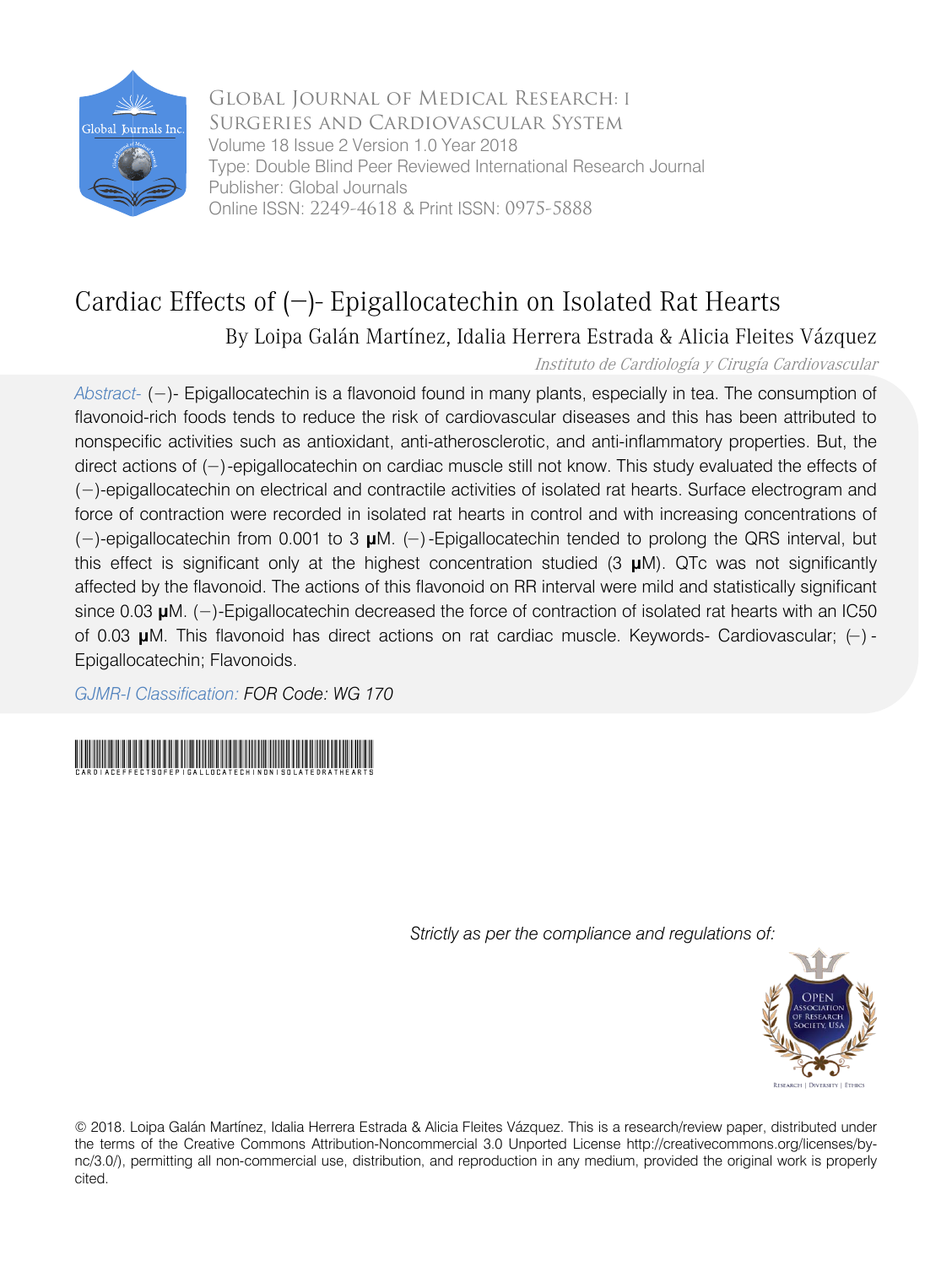# Cardiac Effects of (−)- Epigallocatechin on Isolated Rat Hearts

Loipa Galán Martínez<sup>a</sup>, Idalia Herrera Estrada<sup>o</sup> & Alicia Fleites Vázquez<sup>e</sup>

Abstract- (-)- Epigallocatechin is a flavonoid found in many plants, especially in tea. The consumption of flavonoid-rich foods tends to reduce the risk of cardiovascular diseases and this has been attributed to nonspecific activities such as antioxidant, anti-atherosclerotic, and anti-inflammatory properties. But, the direct actions of (−)-epigallocatechin on cardiac muscle still not know. This study evaluated the effects of (−)-epigallocatechin on electrical and contractile activities of isolated rat hearts. Surface electrogram and force of contraction were recorded in isolated rat hearts in control and with increasing concentrations of (-)-epigallocatechin from 0.001 to 3 **μ**M. (−)-Epigallocatechin tended to prolong the QRS interval, but this effect is significant only at the highest concentration studied (3 **μ**M). QTc was not significantly affected by the flavonoid. The actions of this flavonoid on RR interval were mild and statistically significant since 0.03 **μ**M. (−)-Epigallocatechin decreased the force of contraction of isolated rat hearts with an IC50 of 0.03 **μ**M. This flavonoid has direct actions on rat cardiac muscle. Keywords-Cardiovascular; (−)-Epigallocatechin; Flavonoids.

#### I. Introduction

dechins are one group of natural polyphenols<br>found in many plants, especially in green tea<br>(leaves of Camellia sinensis) (1-3). The four main found in many plants, especially in green tea (leaves of Camellia sinensis) (1-3). The four main catechin derivatives mainly find in green tea include the isomers epicatechin, (-)-epicatechingallate (ECG), (-) epigallocatechin (EGC), and (-)-epigallocatechin gallate (EGCG) (3). EGC is a flavan-3-ol containing a benzopyran-3,5,7-triol linked to a 3,4,5-hydroxyphenyl moiety. Thus, EGC is considered to be a flavonoid lipid molecule (4) (Figure 1).

The health benefits associated with the consumption of green tea are due to the activity of EGCG and EGC which are both present at higher amounts (5). EGC has many beneficial cardiovascular properties. However, most of these effects are nonspecific, such as antioxidant (1-2, 6-7), antiinflammatory (1, 5, 7), and antiatherogenic activities (8).

Another remarkable property attributed to tea catechins is the cholesterol-lowering action, involving the upregulation of the LDL receptor, the reduction of cholesterol absorption, and the modulation of both synthetic and metabolic pathways (see for review 9).

Further investigations of the cellular mechanisms are needed to investigate the cardiovascular effects of this flavonoid. Other flavonoids such as naringenin, quercetin, and genistein have direct actions on rat cardiac and vascular smooth muscles (10). The present work evaluated the possible direct effects of EGC on electrical and contractile activities of rat isolated rat hearts.

#### II. Materials and Methods

#### *a) Animals*

Male adult (7-8 weeks) Wistar rats were brought from the National Center for Laboratory Animal Reproduction (CENPALAB; La Habana). Before the experiments, animals were for seven days adapted to laboratory conditions (controlled temperature  $25 \pm 2$ °C, relative humidity 60  $\pm$  10%, and 12 h light/dark cycles). Tap water and standard diet for rodents supplied by CENPALAB were freely provided. All procedures fulfilled with the European Commission for the use and care of laboratory animals. The Committee for Animal Care in Research of the Center (No. 08-2012, folio 73, book 01, 2012) approved the present study.

#### *b) Isolated hearts*

As previously reported (11), under pentobarbital anesthesia rat hearts were removed and placed in cold Tyrode (see below). Hearts were carefully dissected, mounted on a Langendorff column and perfused at constant flow (10 mL/min) with a Tyrode solution of the following composition (mmol/L): 140 NaCl, 2.5 KCl, 0.5 MgCl2, 2 CaCl2, 10 Tris- hydroxymethyl amino methane, 10 Glucose (pH =7.4, gassed with O2;  $T = 35^{\circ}$ C). On the ventricular epicardium was placed a bipolar platinum recording electrode to record the surface electrocardiogram. Another bipolar platinum electrode was placed near the atrioventricular ring and was connected to an electronic stimulator. To record the force of contraction (FC), the cardiac apex was fixed to a force-displacement transducer with a surgical 6-0 silk thread. Surface electrocardiogram and FC values were recorded at the heart rate and a fixed stimulus rate (500 ms RR interval).

#### *c) ECG and chemicals*

Stock solutions of ECG were prepared in ethanol, and diluted in the bathing solution on the day of the experiment. All chemicals were from Sigma Aldrich.

*Author α σ ρ: Laboratorio de Electrofisiología, Departamento de Investigaciones, Instituto de Cardiología y Cirugía Cardiovascular. Paseo y 17, Vedado, CP 10400, La Habana. Cuba. e-mail: loipa@infomed.sld.cu*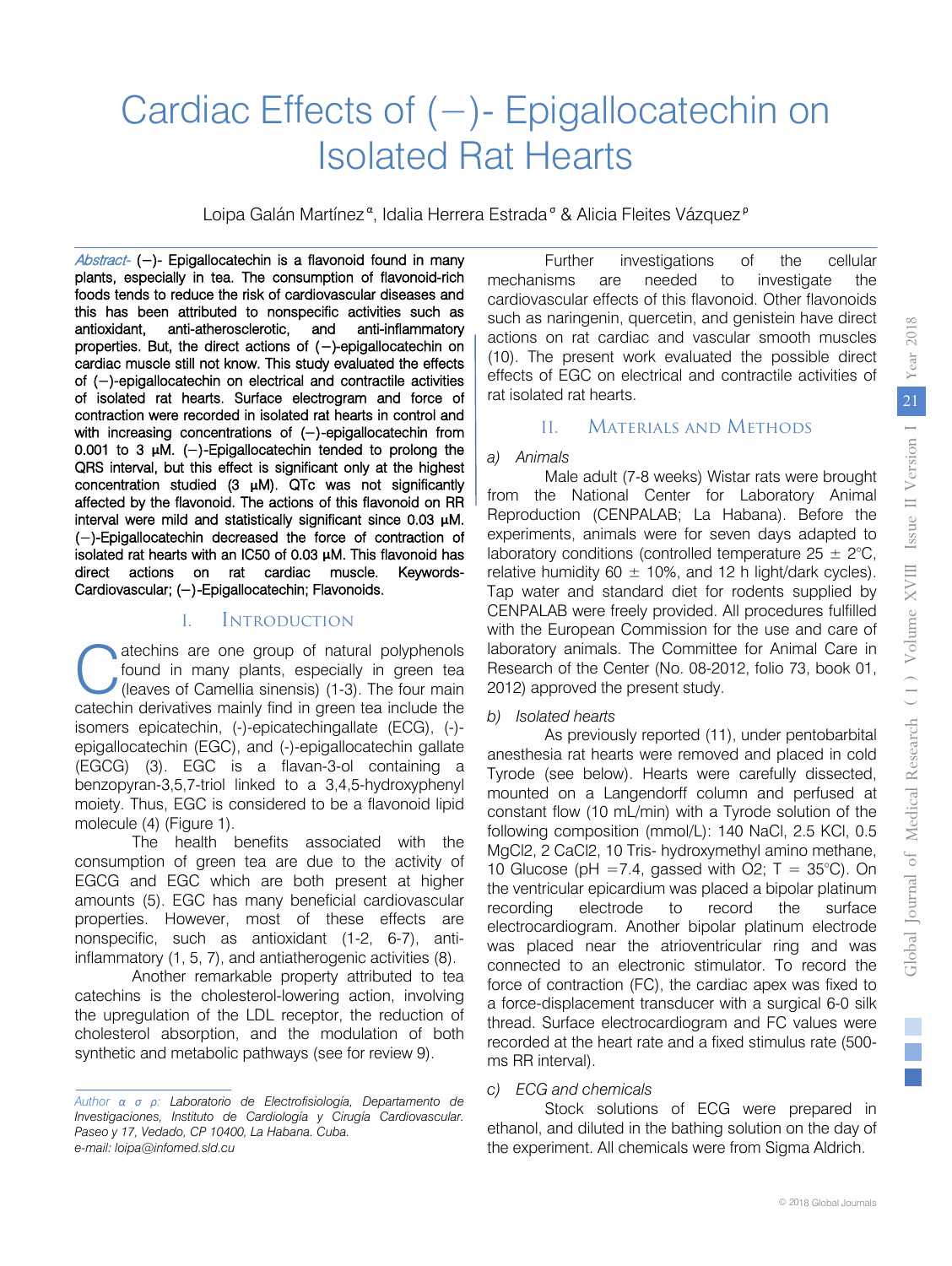#### *d) Statistical analysis*

Means and standard errors of means expressed the results. Student's t- test evaluated the statistical significance for paired samples, previously checked that the data complied with the premise of normality. Differences were considered statistically significant for p < 0.05. The graphics and the statistical processing were done using the software OriginPro 8 SRO v8.0724 (MA, USA).



*Figure 1:* Chemical structure of (−)-Epigallocatechin

#### III. Results and Discussion

The corrected QT (QTc) interval of the surface electrocardiogram ( $QTc = QT/\sqrt{RR}$ ) was not significantly affected by EGC at concentrations from 0.001 to 3  $\mu$ M (Table 1).

These results should be possible because this flavonoid could exert multiple actions on different ionic channels, resulting in an apparent absence of effects on QT interval of the cardiac surface electrogram. As a fat, catechins modulate several ionic channels (12-15).

EGC showed a tendency to increase QRS interval of the surface electrocardiogram, but only at the highest concentration studied  $(3 \mu M)$  this increase was statistically significant ( $p < 0.05$ ) (Table 1). EGCG, catechin structurally related to EGC, at 30  $\mu$ M prolonged QRS interval in isolated spontaneously beating guinea pig hearts (15). The QRS wave is dependent on sodium channel activity, Kang et al., 2010 showed that EGCG inhibited the cloned human cardiac sodium channel Nav1.5 in a dose-dependent manner with  $45.7 \pm 6.9$  % inhibition at 100  $\mu$ M (15). EGCG reduced the amplitude of voltage-gated sodium channel current in a concentration-depend manner in the range of 0.1 - 400  $\mu$ M in rat hippocampal CA1 neurons (13).

On the other hand, EGC prolonged the RR interval of surface electrocardiogram and this increase was statistically significant ( $p < 0.05$ ) since 0.03  $\mu$ M (Table 1).

EGCG at 30  $\mu$ M did not affect heart rate of guinea pig hearts (15). Green tea extract used with dietary supplements did not alter heart rate (16). Other study concluded that Camellia sinensis has effect on heart rate, it decreases the heart rate in normotensive female individuals and increases the heart rate in the normotensive male individuals (17).

|                 | QTc (mseg)       | D    | QRS (mseg)        | D    | RR (mseg)             | D     |
|-----------------|------------------|------|-------------------|------|-----------------------|-------|
| Control         | $88.55 \pm 7.2$  |      | $11.80 \pm 0.7$   |      | $531.05 \pm 18.9$     |       |
| EGC 0.001 µM    | 84.20 $\pm$ 4.7  | 0.71 | $12.50 \pm 0.1$   | 0.36 | $541.48 \pm 20.2$     | 0.72  |
| EGC 0.003 µM    | 98.01 $\pm$ 7.1  | 0.46 | $12.65 \pm 0.2$   | 0.28 | $552.20 \pm 20.1$     | 0.47  |
| EGC 0.01 µM     | $84.20 \pm 11.2$ | 0.74 | $12.85 \pm 0.3$   | 0.22 | $605.63 \pm 41.4$     | 0.15  |
| EGC 0.03 µM     | $98.70 \pm 0.3$  | 0.39 | $13.20 \pm 0.3$   | 0.12 | 639.13 $\pm$ 37.5 $*$ | 0.04  |
| EGC 0.1 $\mu$ M | $90.02 \pm 10.0$ | 0.91 | $13.30 \pm 0.2$   | 0.09 | 669.50 $\pm$ 30.1 $*$ | 0.008 |
| EGC 0.3 $\mu$ M | $86.50 \pm 5.5$  | 0.86 | $13.40 \pm 0.3$   | 0.08 | 676.50 $\pm$ 33.4 $*$ | 0.009 |
| EGC 1 uM        | $87.40 \pm 6.7$  | 0.91 | $13.60 \pm 0.3$   | 0.05 | 682.78 $\pm$ 33.4 $*$ | 0.008 |
| EGC 3 µM        | $95.10 \pm 13.1$ | 0.65 | $13.78 \pm 0.3$ * | 0.04 | 678.05 $\pm$ 34.8 $*$ | 0.009 |

*Table 1:* Effects of different concentrations of (−)-Epigallocatechin (EGC) on QTc, QRS, and RR interval

 $*$  p  $<$  0.05 vs. Control

In the present study in the concentration range from 0.001 to 3  $\mu$ M, EGC significantly decreased the force of contraction (FC) in isolated rat hearts (Figure 2); concentrations as low as  $0.001 \mu M$  of EGC decreased FC by 28.4  $\pm$  8.7 %. Since EGC slightly changed RR interval, hearts were paced at 500-ms stimulus interval (over the spontaneous RR interval under control condition; 531.05  $\pm$  18.9 ms) to avoid any frequencydependent change in FC. Experimental data were fitted to a Hill function (Figure 2), and the estimated IC50 for inhibition of contraction was  $0.03 \pm 7.8 \,\mu\text{M}$  for EGC. The

action of EGC on FC was not reversible upon washout with the normal Tyrode solution.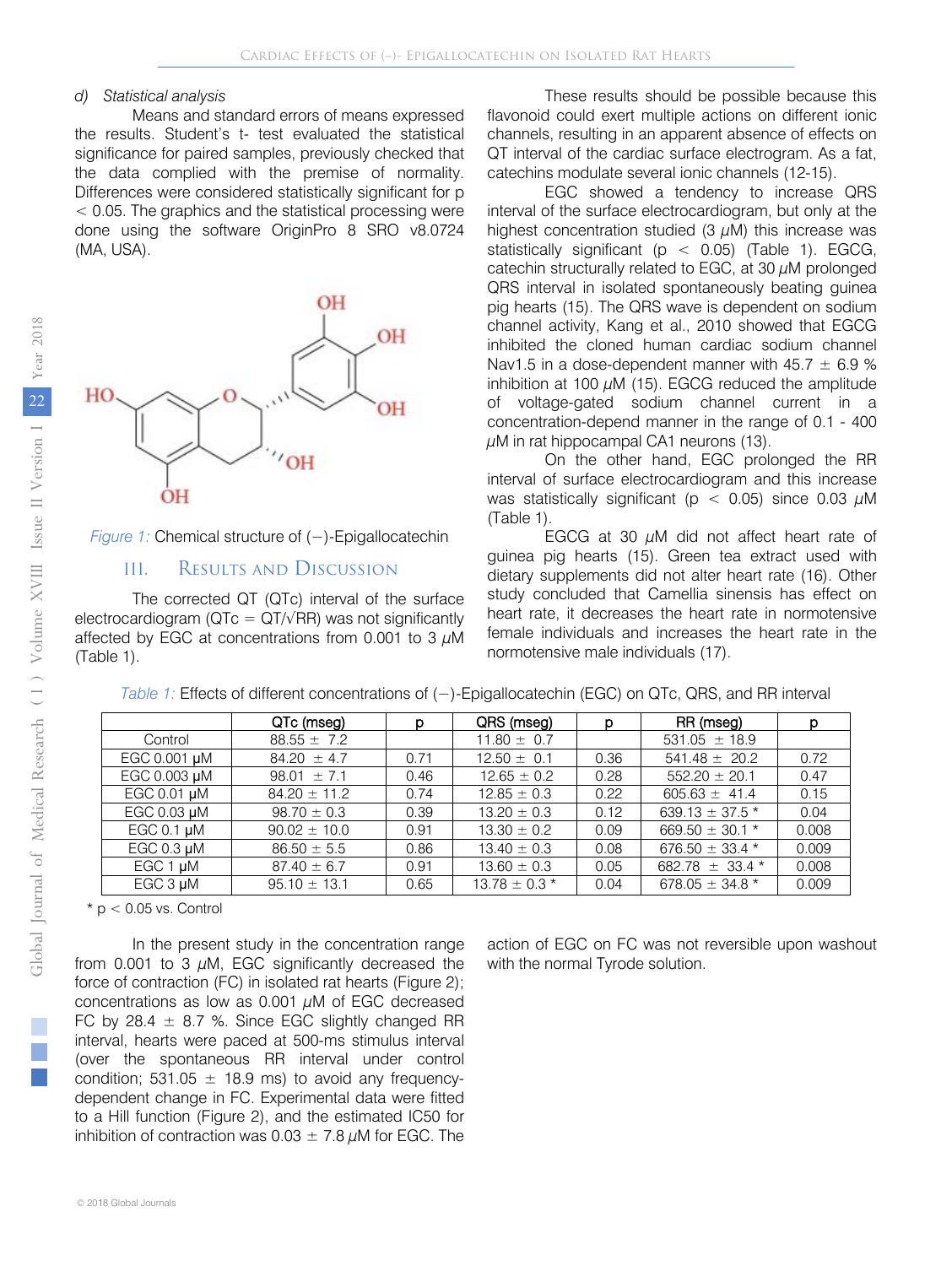

*Figure 2:* Concentration-response curves for the inhibition of force of contraction by EGC. Experimental data (n = 6 for each point) were fitted to a Hill function

Although further studies are needed to see if EGC has any direct effect on calcium channels, the decrease of force of cardiac contraction by EGC should be at least partly due to an inhibition of calcium channels.

The L-type calcium channel was inhibited by 20.8% at 30  $\mu$ M by EGCG, reached a maximum of 37.1  $\pm$  4.2% at a concentration of 100  $\mu$ M (15). Tadano et al., 2010 reported that EGC had no significant effects on cardiac myofilament Ca2+-sensitivity. However ECG and EGCG were found to decrease Ca2+ sensitivity, they were Ca2+ desensitizers acting through binding to cardiac troponin C (18).

At concentrations within the same range at which similar flavonoid EGCG have vasorelaxant effects related to the inhibition of Ca2+ influx in smooth muscle cells (19), in the present results, EGC concentrationdependently relaxed with almost equal effectiveness the contraction of rat hearts.

On the strength of these results, the physiological relevance of the decrease of force of cardiac contraction by EGC can be asserted by considering the data available on the in vivo level of the related catechin EGCG ([EGCG] =  $0.3-7.5$   $\mu$ M in the blood of green tea consumers (20).

Three-month supplementation with green tea capsules decreased systolic (SBP) and diastolic blood pressure (DBP) by four mmHg in obese hypertensive (21) but not obese subjects (22). A recent metaanalysis which included eleven trials concluded that short-term consumption (>6 months) of black tea could decrease SBP and DBP by 1–2 mmHg and green tea by three mmHg (23).

Moreover, treatment with EGCG protected rat hearts from ischemia/reperfusion in vivo; this could suggest that EGCG is beneficial for the treatment of reperfusion-induced myocardial damage (24-25).

#### IV. Conclusions

The present study revealed that EGC has direct cardiac effects. The results presented here comm the role of tea catechin EGC, as a precursor for the development of novel drugs for the treatment of cardiovascular disorders.

#### References Références Referencias

- 1. Chacko, S.M., Thambi, P.T., Kuttan, R., and Nishigaki, I. (2010) Beneficial effects of green tea: A literature review. Chinese Medicine. 5, 13.
- 2. Leung, L., Su, Y., Chen, R., Zhang, Z., Huang Y., and Chen, Z.Y. (2001) Theaflavins in black tea and catechins in green tea are equally effective antioxidants. J. Nutr. 131, 2248-2251.
- 3. Graham, H.N. (1992) Green tea composition, consumption, and polyphenol chemistry. Preventive Medicine. 21(3), 334–350.
- 4. Human Metabolome Database (HMDB). Record Name: (-)-Epigallocatechin. http://www.hmdb.ca/ metabolites/HMDB0038361. Consulted: february 27, 2018.
- 5. Fechtner, S., Singh, A., Chourasia, M., and Ahmed, S. (2017) Molecular insights into the differences in anti-inflammatory activities of green tea catechins on IL-1β signaling in rheumatoid arthritis synovial fibroblasts. Toxicol. Appl. Pharmacol. 329, 112-120.